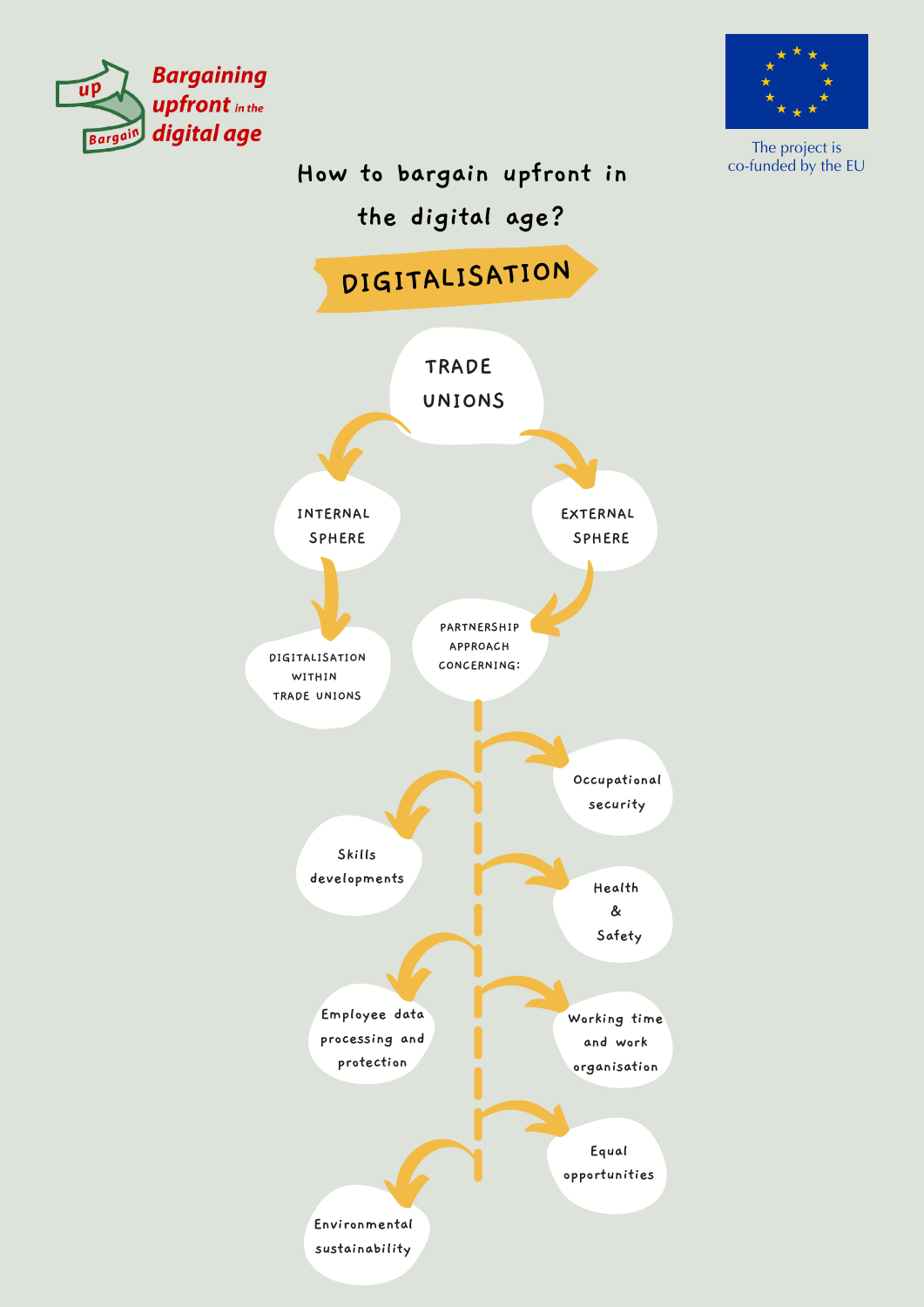Trade unions can be impacted by digitalisation on both their external and internal sphere.

In their external sphere, concerning their relationships with businesses, acting upfront in the digital age implies for trade unions the adoption of a:

# **Partnership approach**

- According to the Framework Agreement on Digitalisation signed by European social partners on June 22, 2020, an anticipatory and proactive approach to transformations at national and cross-national, local and company level should be adopted by trade unions and workers' reps.
- Workers' reps should be enabled to engage with employers in **phased innovation plans**:
	- o starting with joint analyses and assessments of existing situations, also in collaboration with external experts and institutes, to get in-depth information in due time;
	- o they should then contribute to prepare the ground for innovation by jointly delivering the skills needed to workers and managers;
	- o they should outline shared developmental plans with testing phases, priority setting, time-bound phases and support tools;
	- o and collectively monitor and evaluate the processes, thus implementing the necessary adjustments and follow-ups;
	- o finally, workers' reps should make sure that productivity paybacks are equally distributed among the workers enabling them.

The partnership approach should be applied to all different issues tackled by digitalisation:

#### **1. Occupational stability**

- More transparency in information and consultation processes is needed.
- **Information and consultation processes should start on due time** to allow workers' reps to participate with management in decision-making on large industrial plans, encompassing the introduction of new technologies and the analysis of their related impact on work.
- At the same time, at the local or national cross-sectoral level, better and shared solutions, with the involvement of trade unions, employers' associations and public authorities, are demanded to ensure smooth occupational transitions (through training, coaching and job placement initiatives) of workers made redundant as a result of structural changes.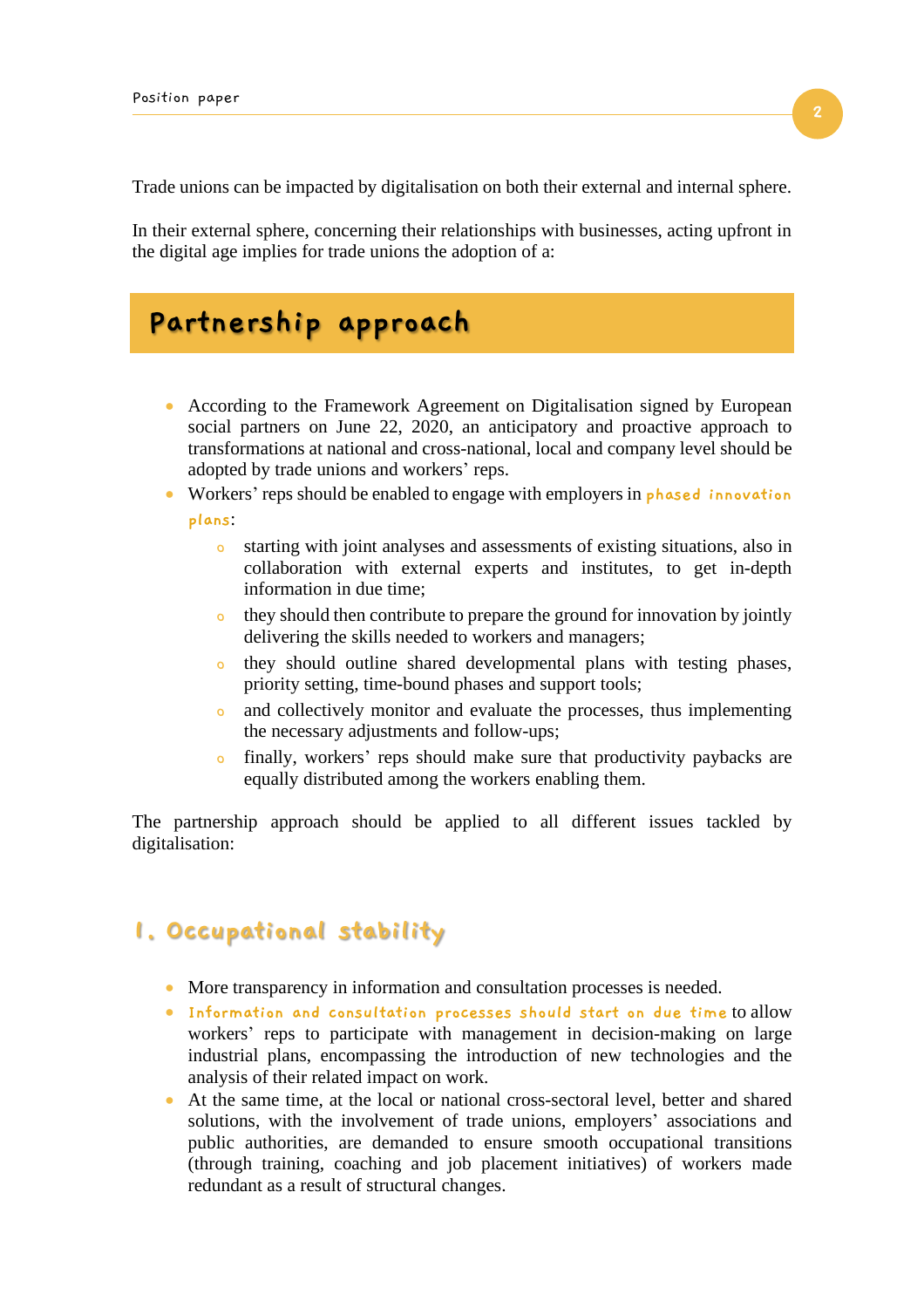### **2. Skills development**

- There should be **workers' training programmes in companies when a new technology is about to be introduced** and periodic assessments of workers' tasks and skills to tackle their possible obsolescence.
- Job rotation for greater versatility and expansion of workers' roles should be promoted on corporate level;
- **Systems aimed at assessing and validating workers' competences** should be developed at the national level, in order to allow for better mobility across companies and sectors.
- Cooperation between workers' reps, management and educational institutions should be enhanced in planning curricula that effectively meet future industry's needs.

### **3. Health and safety**

- With the support of OHS experts (incl. psychologists, ergonomists, occupational physicians, etc.), smart equipment should be made available in workplaces and work environments should be configured with a focus on humans and their safety and comfort.
- **Holistic and comprehensive intervention strategies** should be adopted, reflecting the multifactor causality (arising from both the individual and the workplace) of occupational diseases and accidents at work.
- A participatory approach should be put in place, including all levels of the workforce, in an effort to better identify relevant risks and find proper solutions.
- By raising workers' awareness of safer behaviour and collaboration with new technologies, workers' reps and managers should experiment with **new ways to prevent psychological diseases** following the virtualisation of work and the increasing interference between work and personal life.

### **4. Processing of employee data**

- Workers' reps should deepen their knowledge on privacy regulation and data protection, possibly also thanks to the support of external experts.
- Greater involvement of workers' reps in decision-making processes concerning the collection and analysis of data should be ensured.
- The approach of 'negotiating the algorithm' should be put in place, to ensure that workers' representatives bargain over the collection of data, the ways of their use and the purposes pursued.
- The goal of collective bargaining in this field should not merely be the preservation of workers' privacy against attempts to monitor work, but also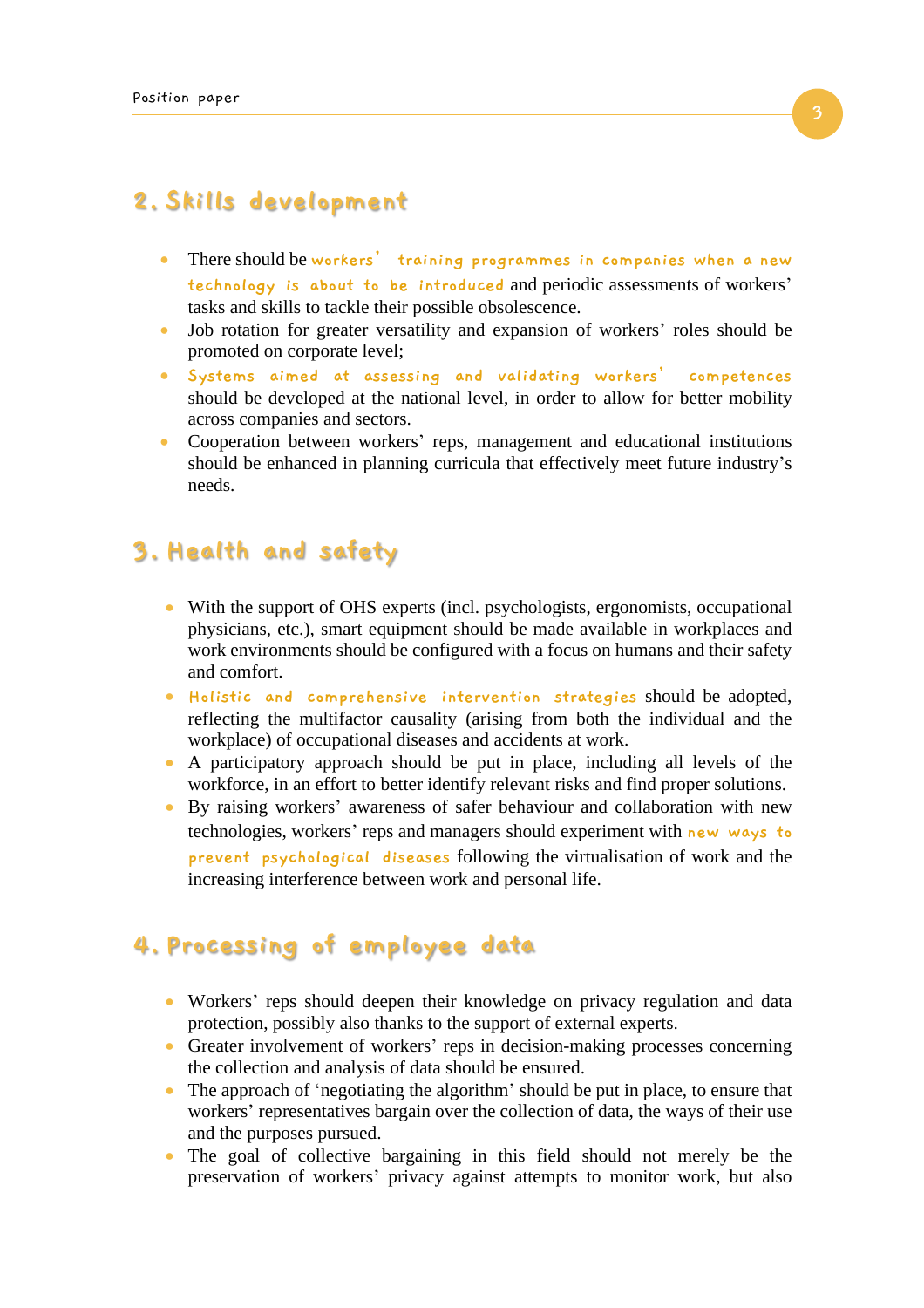**greater worker participation in decision-making processes that are increasingly penetrated by data** and their possible opaque use.

#### **5. Working time and work organisation**

- Workers' reps should have a say in and lend their knowledge to **the configuration of new work environments and working time arrangements which secure job quality**.
- They should have a role, along with management, in the definition and management of continuous improvement projects, in order to make sure that workers are not simply used but do benefit from the increasing managers' reliance on their cognitive skills and expertise.
- In so doing, workers' reps are expected to enable concrete participation and shared decision-making starting from the operational level.

### **6. Equal opportunities**

- Workers' reps and managers should make sure new work settings are designed by **integrating the demographic perspective**.
- Periodical assessments of individual workers' tasks and abilities should be carried out, to allow planning their career development according to their specific needs, by also benefiting from the introduction of new technologies.
- Workers' reps and managers should also promote prevention measures against the risk of chronic diseases at work and training courses and information activities on gender issues.
- They should raise workers' awareness of these topics and **contrast potential discriminatory conducts** based on gender, sexual orientation, age and ethnic or social origin, by signing collective agreements in this field and drafting joint action plans with management.
- Within the framework of these plans, women should be adequately represented in workplaces at all levels of the hierarchical structure.
- There should be collective negotiations over the introduction of **work-life balance initiatives** to sustain the work of women, disabled and chronically ill people.
- Overall, workers' reps should be enabled to proactively contribute to the creation of equal organisations and a workplace culture supporting everyone.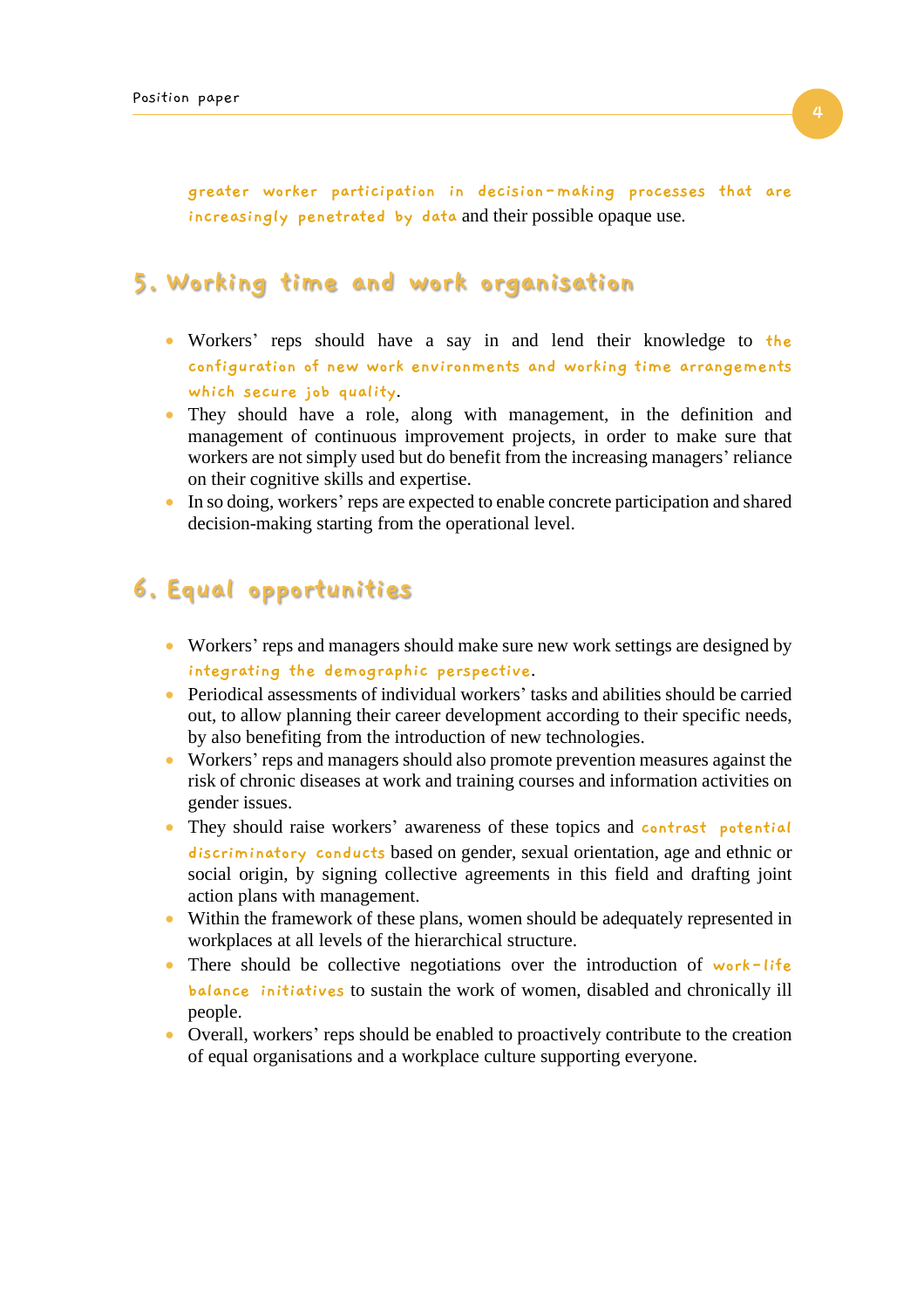#### **7. Environmental sustainability**

- Workers' reps should deepen their knowledge about the environmental impact of Industry 4.0-related technologies and raise workers' awareness of the role they can play in gearing modern production towards sustainability.
- Above all, **a strong sustainability culture** (overcoming the presumed tradeoff between work, production and the environment) must be created in workplaces and workers' reps and managers should tailor training activities towards this objective.
- **More participatory rights at all levels** of industrial relations are also needed to allow workers and their representatives to be informed in due time about development strategies and play a concrete role in converging Industry 4.0 and environmental sustainability.
- This may entail, for instance, the revision of school curricula and company training courses and the provision of occupational transition programmes assisting workers potentially affected by radical company restructuring.
- Trade unions must thus adopt **a future-oriented perspective**, entailing partnerships and alliances with civil society actors and other key public and private stakeholders to design and build green industries and economies.

Digitalisation can also affect the internal trade union structure and organisation.

# **Digitalisation within trade unions**

- Workers' representatives should make use of advances in digital technologies to support their actions as regards recruiting and organising labour as well as bargaining and engaging with employers and other social and political players.
- They should consider **digital devices as facilitators** of their role, in combination with more traditional and offline instruments and practices.
- The digital connection should be particularly enhanced to build and develop networks of workers on national and international scales.

If you look for concrete practices already implemented by trade unions and workers' representatives to deal with digitalisation in Europe, please visit the **BargainUp Digital Handbook on Workers' Reps 4.0**, available in eight national languages → **<http://bargainup.adapt.it/digital-handbook-english/>**